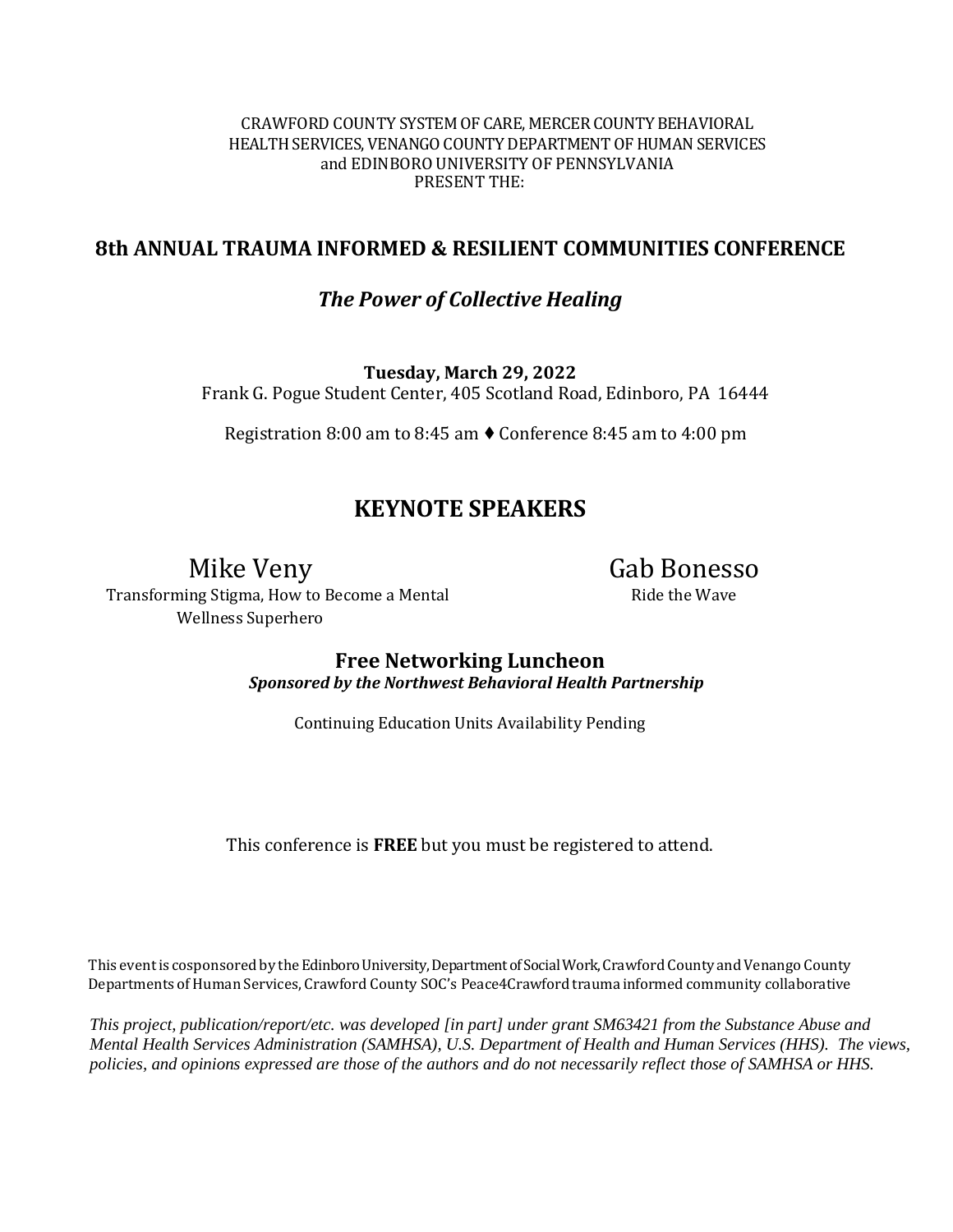# **CONFERENCEPRESENTATIONS**

# **Keynote Session 1 9:00 – 10:30 a.m.**

# *Transforming Stigma, How to Become a Mental Wellness Superhero* **Mike Veny**



Transforming Stigma, How to Become a Mental Wellness Superhero Mike Veny shares his story about living with depression, anxiety, and obsessive-compulsive disorder. He will talk to us about his formula for transforming stigma and then show us how we all can become a mental wellness superhero.

# **Keynote Session 2 2:30-4:00 p.m.**

# *Ride the Wave* **Gab Bonesso**

Walking the line between comedian and political activist, Gab Bonesso speaks about her struggles with mental health issues and advocates for both children and adults on the subject – empowering people with mental health issues and raising awareness for those who don't.

**"Ride the Wave with Gab"** is the story of Gab Bonesso's journey with her own mental health involving Bipolar, OCD, PTSD and Anxiety Disorder. Bonesso, an award-winning Standup Comedian, tells her story with raw honesty, hilarious delivery and manic energy.

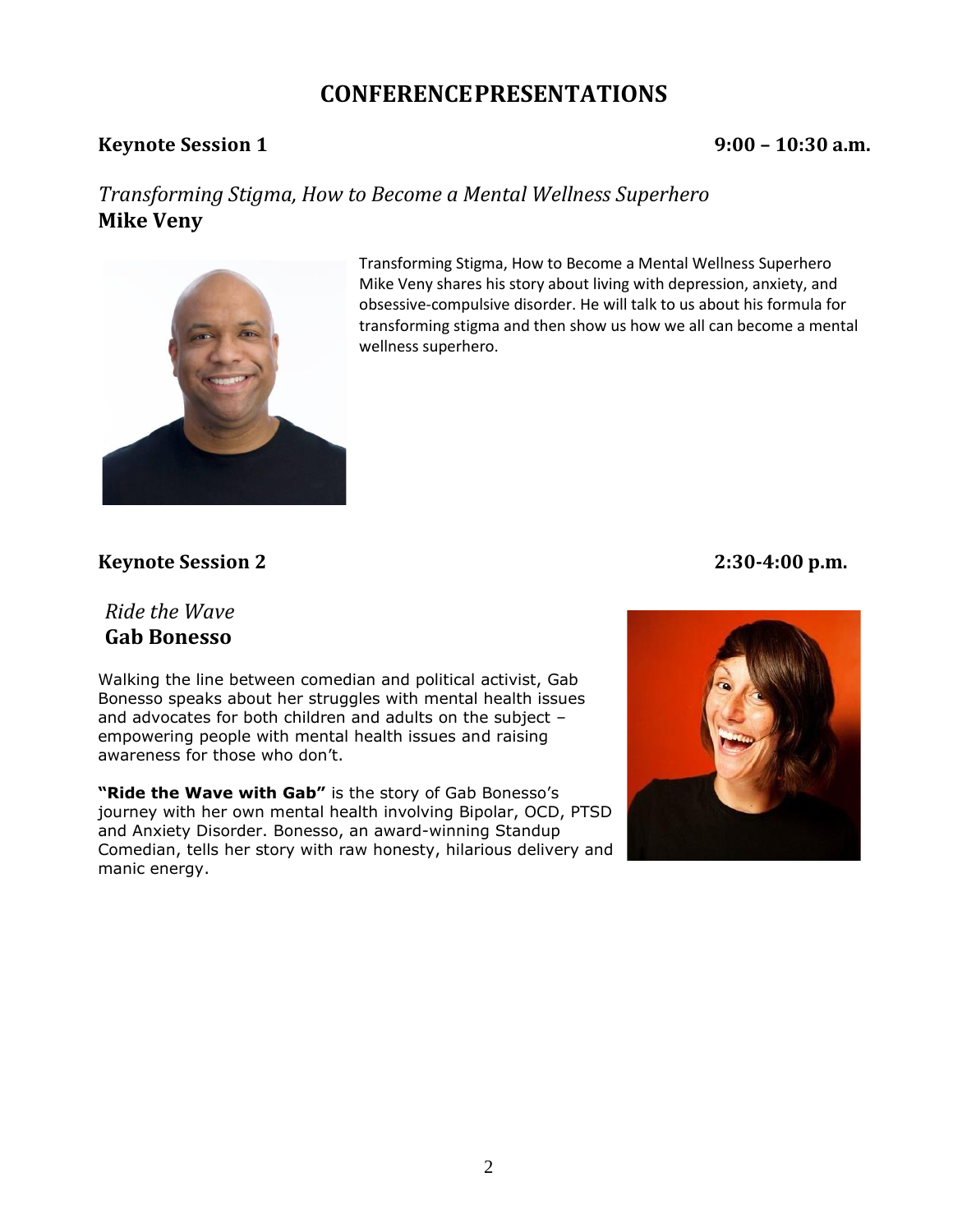# **AGENDA**

**Prior to arrival, please review and follow Edinboro University's Coronavirus (COVID-19) University Plans and COVID-19 Response, Update to Protocols, for the latest requirements for face masking and related safety measures for University visitors. [https://www.edinboro.edu/offices-services/safety-and-risk-management/ready/covid-](https://www.edinboro.edu/offices-services/safety-and-risk-management/ready/covid-19/index.php)[19/index.php](https://www.edinboro.edu/offices-services/safety-and-risk-management/ready/covid-19/index.php)**

# **Morning**

| $8:00 - 8:45$                   | <b>Registration Opens</b> (Complimentary Coffee, Tea, Water available)                                                                 |  |
|---------------------------------|----------------------------------------------------------------------------------------------------------------------------------------|--|
| $8:45 - 9:00$                   | <b>Welcoming Remarks</b><br>Presented by Molly Wolfe, LMSW, PhD<br>Social Work Department Chair<br>Edinboro University of Pennsylvania |  |
| $9:00 - 10:30$                  | Keynote Session I - Transforming Stigma, How to Become a<br><b>Mental Wellness Superhero</b><br>Presented by Mike Veny                 |  |
| $10:30 - 10:45$                 | <b>Break</b>                                                                                                                           |  |
| $10:45 - Noon$                  | <b>Morning Workshops</b>                                                                                                               |  |
| <b>Afternoon</b><br>Noon - 1:00 | <b>Networking Lunch</b> (lunch & beverages provided)<br>Sponsored by Northwest Behavioral Health Partnership, Inc.                     |  |
| $1:00 - 2:15$                   | <b>Afternoon Workshops</b>                                                                                                             |  |
| $2:15 - 2:30$                   | <b>Break</b>                                                                                                                           |  |
| $2:30 - 4:00$                   | <b>Keynote Session II - Ride the Wave with Gab Bonesso</b><br>Presented by Gab Bonesso                                                 |  |
| 4:00                            | <b>Conference Evaluation, Attendance Certificate</b>                                                                                   |  |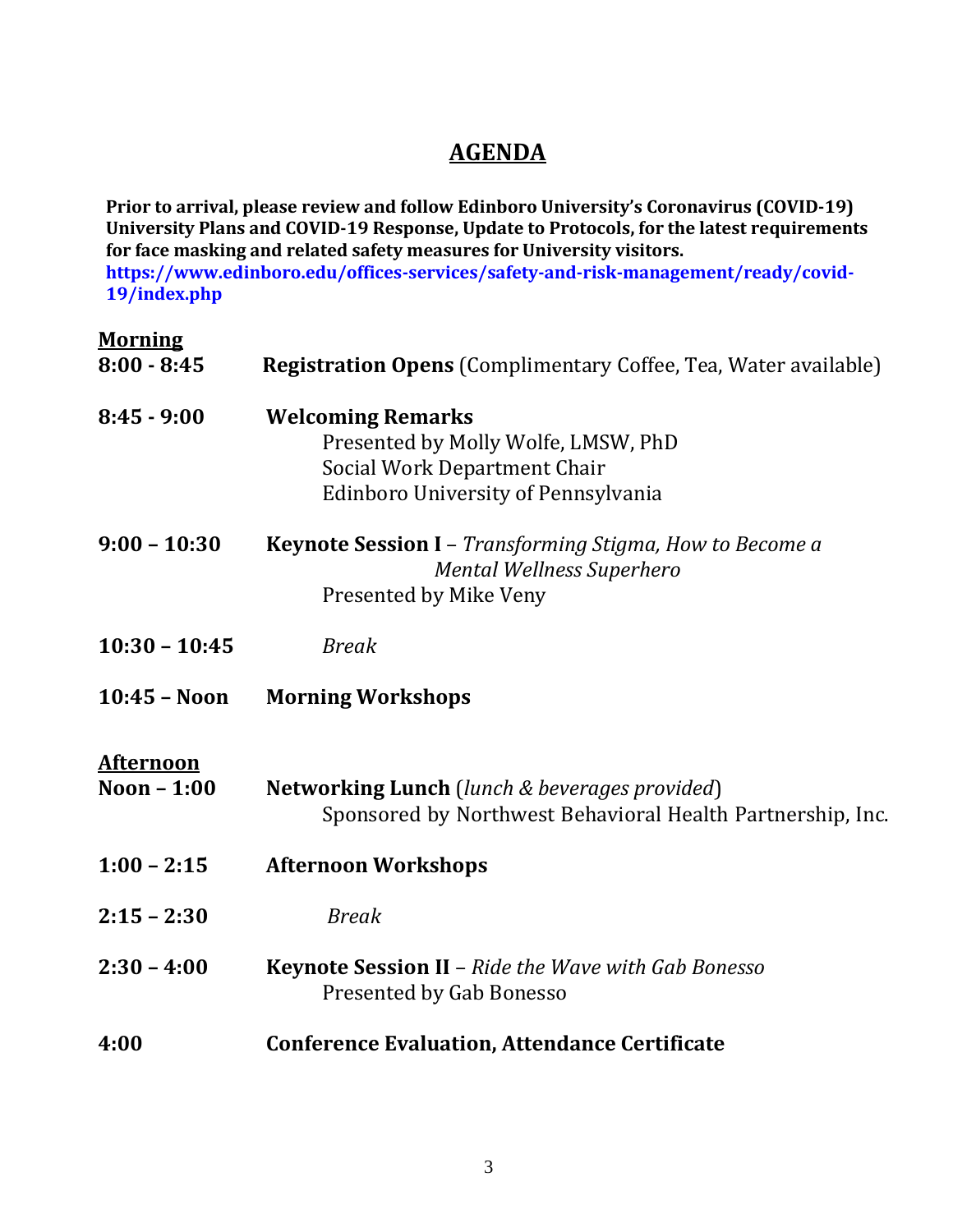#### **Conference Description and Objectives**

We are very happy to return to Edinboro University for the 8<sup>th</sup> Annual Trauma Informed and Resilient Communities Conference. This year the conference is provided by Crawford County System of Care, Mercer County Behavioral Health Commission, Inc. Venango County Human Services. Our tri-county region is committed to a mission of trauma awareness and trauma -informed healing services as we help foster healthy, safe and resilient communities.

Our hope for this year's conference is that it will provide you with an opportunity for a day of learning, laughing and sharing at Edinboro's University's wonderful Frank G. Pogue Center.

For those who are new to our conference, and as a refresher for those who have joined us in the past, below is a sample of why this topic is important. The impact of Adverse Childhood Experiences:

| 33                        | 51                       | 16                       |
|---------------------------|--------------------------|--------------------------|
| No ACE <sub>s</sub>       | 1-3 ACEs                 | 4-8 ACEs                 |
| With 0 ACEs               | With 3 ACEs              | With 7+ ACEs             |
| 1 in 16 smokes            | 1 in 9 smokes            | 1 in 6 smokes            |
| 1 in 69 are alcoholic     | 1 in 9 are alcoholic     | 1 in 6 are alcoholic     |
| 1 in 480 uses IV drugs    | 1 in 43 uses IV drugs    | 1 in 30 uses IV drugs    |
| 1 in 14 has heart disease | 1 in 7 has heart disease | 1 in 6 has heart disease |
| 1 in 96 attempts suicide  | 1 in 10 attempts suicide | 1 in 5 attempts suicide  |

### ACEs Probability of Outcomes Given 100 American Adults

<http://www.iowaaces360.org/ace-study.html>

In addition to our two keynote speakers, we will offer a variety of workshops for personal growth and professional development. (See workshop descriptions on p. 5).

#### **Who should attend?**

Our intended audience includes community members, family and youth (if under 18, with an adult); university students and staff; lawyers, judges and other members of the legal/judicial systems; social service providers; all levels of staff in professions of mental health, addictions, corrections, child welfare, domestic violence, education, juvenile/criminal justice, intellectual disabilities, and other family organizations and agencies.

#### **Learning Objectives:**

After attending this conference, participants should be able to:

- State three examples of the impact of childhood adversity and trauma.
- Discuss the differences between individual and community trauma.
- Give three examples of secondary trauma and self-care practices for recovery and resilience.
- State three or more ways to promote individual and community resilience.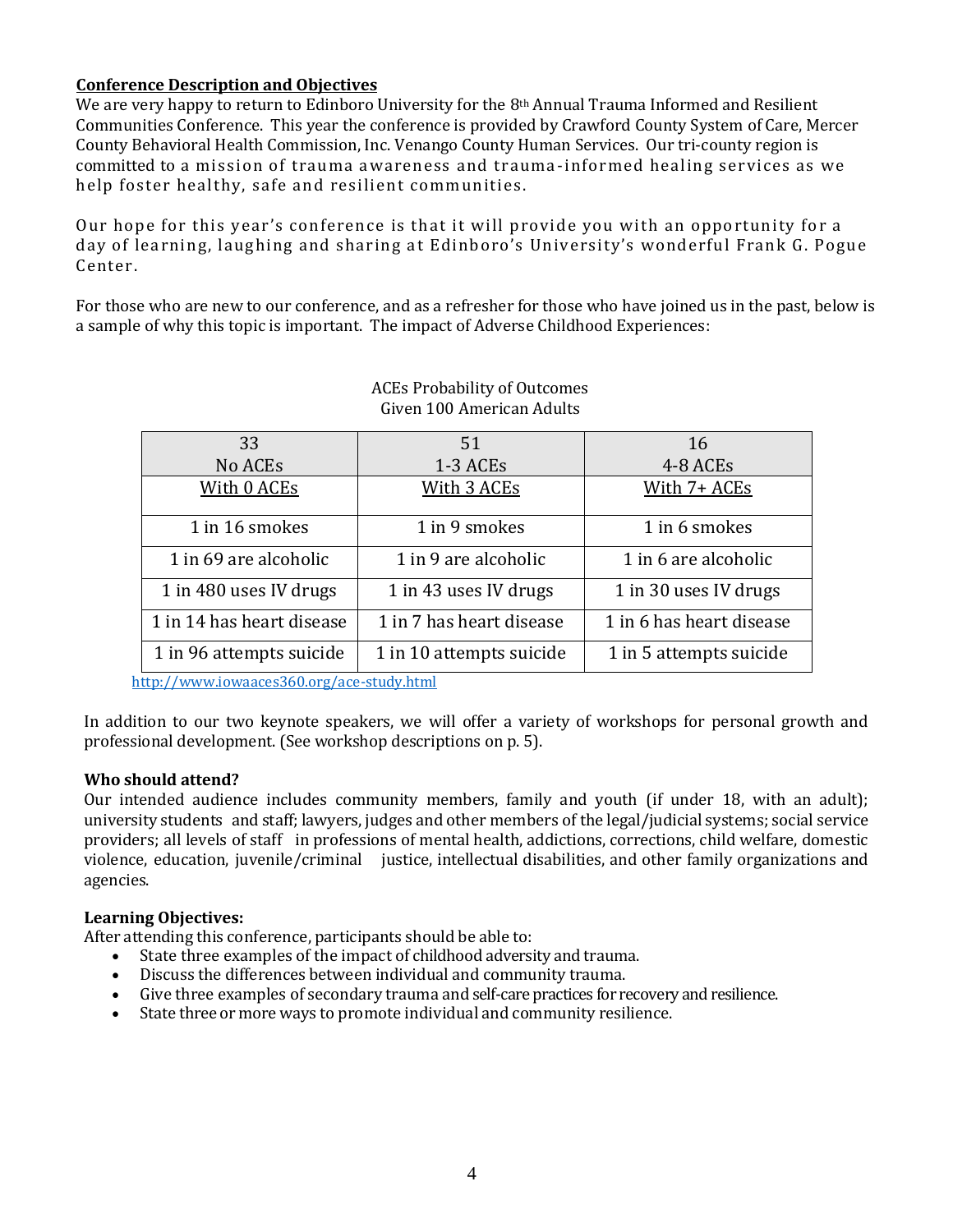# **Be sure to select a 1st and 2nd choice for both sessions**

# **Workshops – Morning (M) Session 10:45 a.m. – Noon**

# *M1* **Positive Psychology - The Science of Happiness**

Positive Psychology began as a new domain of psychology in 1998 when Martin Seligman chose it as the theme for his term as president of the American Psychological Association. It is a reaction against past practices, which focused on mental illness, maladaptive behaviors, and negative thinking. According to Dr. Seligman and another leader in the field, Dr. Mihaly Csikszentmihalyi, Positive Psychology will help achieve "scientific understanding and effective interventions to build thriving in individuals, families, and communities."

#### Learning Objectives

- Learn how Positive Psychology can correct negative behaviors and increase happiness and productivity.
- Using a worksheet, learn how you can incorporate the seven habits practiced by people who report feeling greater levels of happiness into your daily life
- Learn about the PERMA model of wellbeing, the five key pillars for flourishing and thriving at work and beyond.

### *About the Presenter* –

**Lore Ascencio** is the Community Liaison for Paoletta Counseling Services, with offices in Mercer and Franklin, and Davis Counseling Services, located in Hermitage. In her role, Lore builds connections within the community to improve access to and knowledge of mental health treatment services. Other responsibilities include recruiting new staff and serving on various mental health and suicide prevention/awareness advocacy committees. A California native and graduate of Washington State University with a B.A. in Social Sciences, Lore has traveled extensively thanks to a decade spent working for United Airlines. Her professional background includes leadership roles in the non-profit sector, including the Alzheimer's Association and International Education Exchange.

# *M2* **Anatomy of a Pandemic**

The pandemic has been difficult for all of us. It has gone from a public health crisis to a political one, with no real end in sight. One way to deal with the stress and health risks is to understand what has happened, how to be accurately informed and prepared for the future. This workshop will dig into what you need to know and can do in a time of uncertainty, with plenty of opportunity for questions and discussion.

#### Learning Objectives

- Define key vocabulary associated with an infectious disease outbreak/pandemic
- Discuss the physical and mental health effects associated with the COVID-19 pandemic
- Identify trusted sources of information and programs, policies, and interventions that can be used to slow the spread of disease and improve community health

#### *About the Presenter* –

**Becky Dawson, PhD** is an epidemiologist and faculty member in the Biology Department and Global Health Studies Program at Allegheny College. Additionally, she serves as the Research Director for the Family Medicine Residence Program at the Meadville Medical Center and a medical contributor at Erie New Now. Becky completed a Master of Public Health (MPH) degree at Emory University and PhD in epidemiology at the University of Maryland, Baltimore.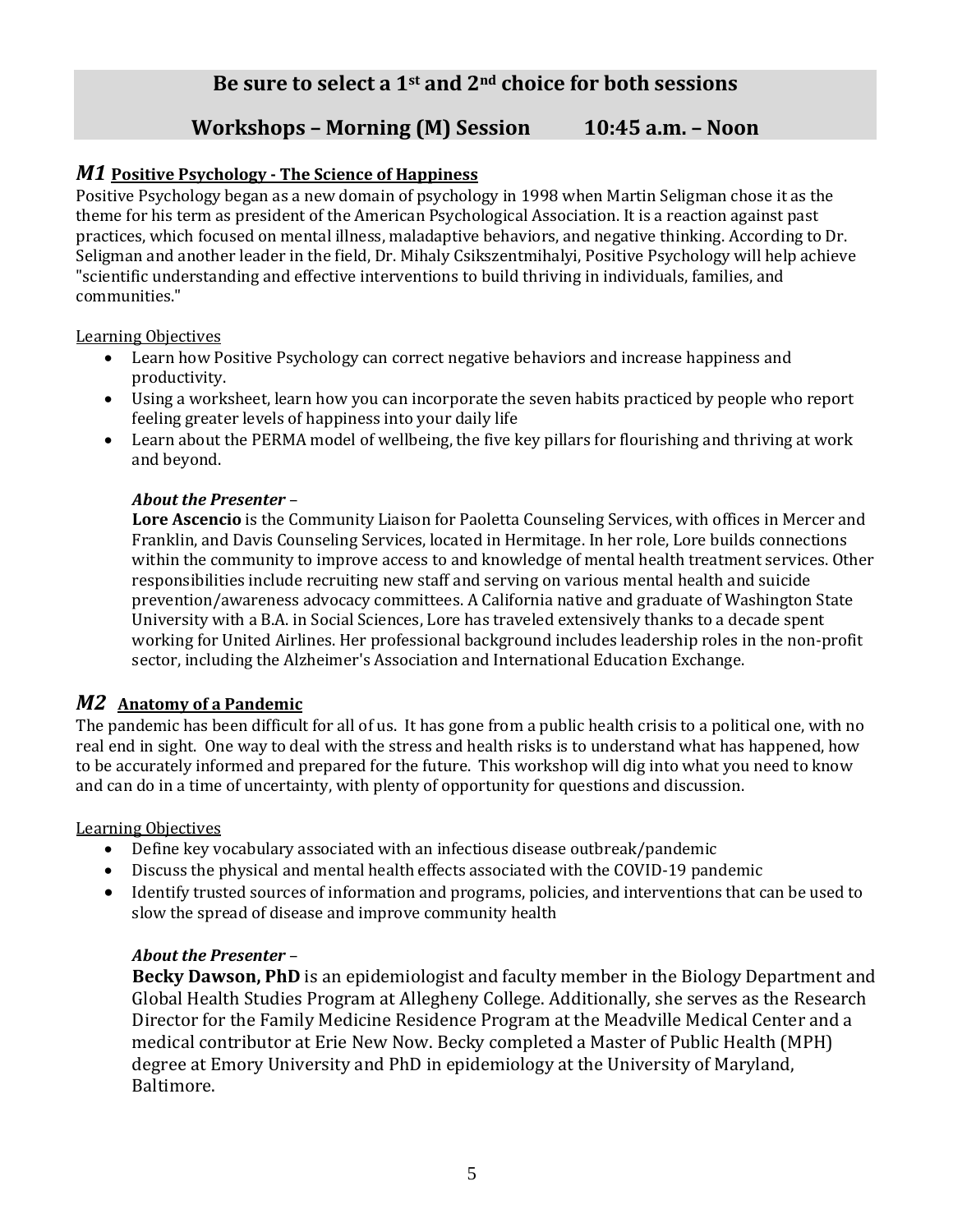# *M3* **Mercer County's Crisis Intervention Team**

CIT Training (Crisis Intervention Team) is a collaboration between public safety and health systems to form an effective safety net for individuals with mental illness. Crisis Intervention Team trainings are designed for law enforcement and first responders to help emphasize de-escalation techniques and enhance communication skills with individuals experiencing a mental health crisis. This workshop introduces you to the CIT Training model and the benefits to your community.

#### Learning Objectives

- Gain an understanding of the CIT Model and requirements to become a CIT officer
- Gain an understanding of how to successfully engage collaborating agencies/stakeholders to ensure the success of the program
- Learn how to tailor your educational series to the needs of your community

### *About the Presenters –*

**Tracy Bornick, MS**, has been the Mercer County SCA Administrator for the past year and has worked for Mercer County Behavioral Health Commission, Inc. for 14 years in various positions including, the Central Intake Coordinator, Forensics Supervisor, and as the Crisis Intervention/Delegate Supervisor. She has spent her career in human services, working with adolescents in an RTF, and multiple levels of drug and alcohol care through a local hospital system for 17 years prior to MCBHC. Tracy holds a Master's degree in Rehabilitative Science from Penn State University, and received her Bachelor's degree in Individual and Family Studies from Clarion University of Pennsylvania.

**Laura Leskovac,** BA Journalism, BS Communications Media, Indiana University of Pennsylvania, is the Mercer County Criminal Justice Advisory Board's Coordinator and CIT Specialist. She has also worked as the Mercer County Communities That Care Mobilizer/Project Director for the past 12 years and has coordinated the Strengthening Families Program, the Strong African American Families Program and Aevidum chapters within several Mercer School Districts. Laura is a certified trainer in QPR Suicide Prevention and the Power of Parents, and a facilitator for Talk Saves Lives. Laura serves as a School Board Director for Greenville Area School District, a board member of Community Counseling Center and a past board member of the Commonwealth Prevention Alliance.

# *M4* **Embracing Your Differences as Your Superpowers**

Comedian/Public Speaker Gab Bonesso will discuss her mental health and personal challenges that led her on a path of full time performing and entertaining using the skills she's learned through years of therapy while embracing parts of her mental health. Through this breakout session Gab will talk about ways you can channel differences and/or mental health attributes to a career path. For instance, Gab deals with mania, but through her medical team she has been able to channel the mania into her performing while keeping it in check through exercise and medicine. This breakout session is about finding the good with the bad, the beauty in the pain and all the possibilities that come with your own personal truth.

#### Learning Objectives

- Participants will learn at least three ways to adapt challenges for growth
- Participants will gain a better understanding of managing adversity
- Participants will learn at least three advantages of a support team

# *About the Presenter* –

**Gab Bonesso**, who was bullied as a child, co-created the Josh & Gab Show: an ANTI-BULLY rock and roll band/assembly program. The show has been awarded "best event to take your kids to" by Pgh Magazine. The show has been seen in 15 states and Mexico. The duo has appeared on television (PBS, WQED, CBS) and they even had their own anti-bully ad shown in movie theaters across Pennsylvania.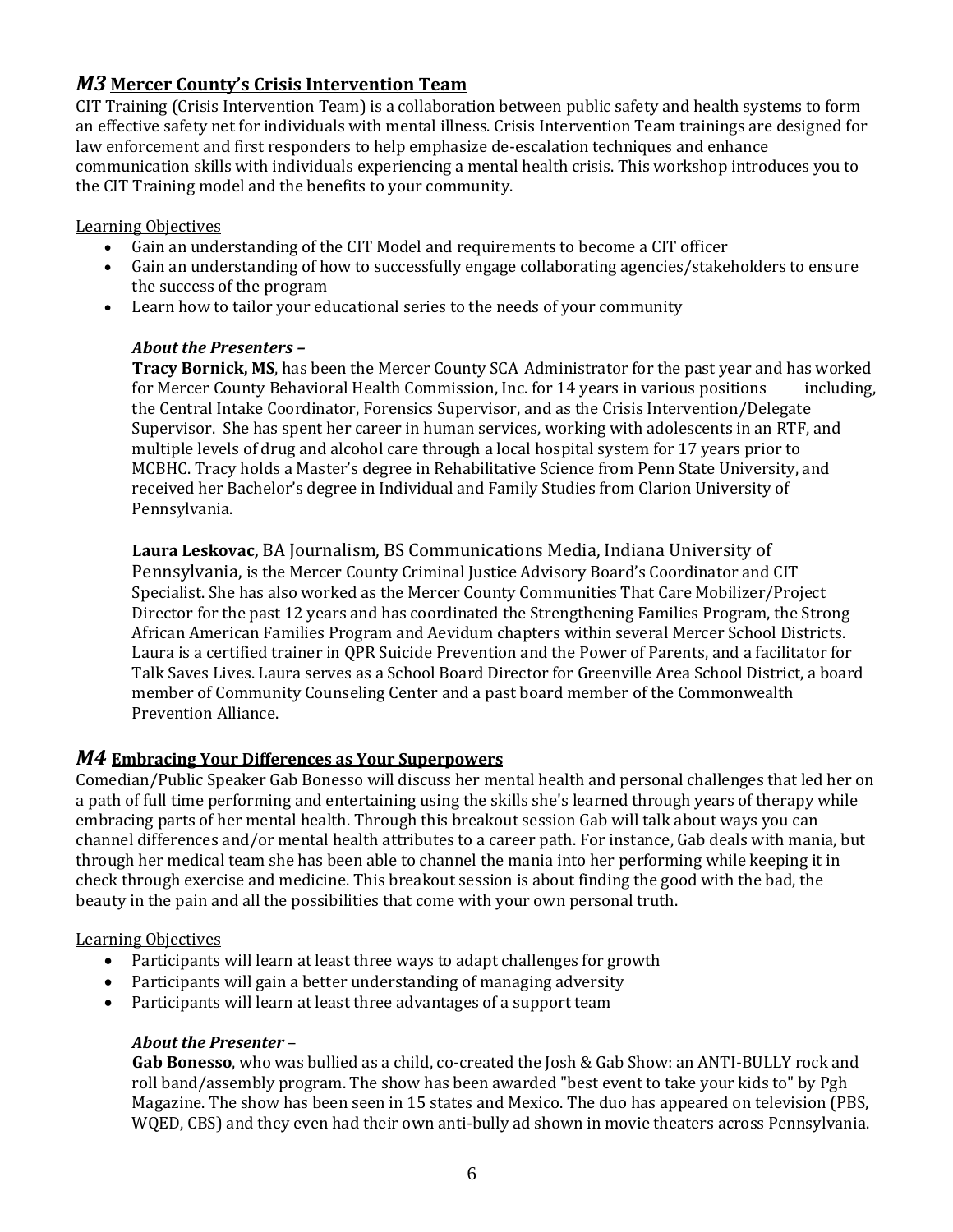Gab's other jobs include standup comedy (where she unabashedly advocates for mental health awareness) and she's a mental health public speaker. Bonesso, truly knows how to channel her "differences" into a career.

#### *M5* **Settling the Score: A Body-Based Approach to Trauma Recovery (PRESENTATION)**

People are becoming familiar with Dr. Bessel van der Kolk's work, including his very popular book, '*The Body Keeps the Score'.* It has become recognized that although Cognitive Behavioral Therapy has been the mainstream approach to treating trauma, the experience of trauma itself gets in the way of being able to resolve symptoms this way. Dr. Van der Kolk believes that trauma is not just a past event or memory, but is in fact disruptive physical reactions in the present. This is where Tension or Trauma Releasing Exercise®, or TRE®, comes in. TRE® is a link to a natural, self-controlled, neurogenic mechanism supporting a change to our neurophysiology (mind-body) and is being used from soldiers to school children.

#### Learning Objectives

- Convey an understanding of stress and trauma.
- Recognize the importance of a Bottom-Up approach to treating Trauma symptoms.
- Introduce an awareness of an in-built skill for resiliency/recovery, that is the primary component of world-renowned therapeutic approach known as Tension/Trauma Releasing Exercise (TRE)®.

#### *About the Presenter* –

**Kevin Berceli, LPC, NCC, CPH, Certified TRE® Provider**: Kevin has experience with elementary, secondary, and post-secondary education settings, the drug and alcohol field, and the mental health field. He is a Nationally Certified Counselor, a Licensed Professional Counselor in the state of Pennsylvania, a Certified Professional Hypnotist by the International Certification Board of Clinical Hypnotherapy, and a Certified Provider of Tension/Trauma Releasing Exercise (TRE) ®.

### *M6* **Trauma 101-An Overview of Trauma-Informed Care**

Trauma-based adversities are predictive of a multitude of toxic physical, mental and social outcomes throughout a person's lifetime. As a society and as individuals, we need to be better informed and prepared to prevent and address the traumatic impact of childhood adversities. In this multi-media, interactive workshop, professionals work together to build a powerful image that helps them appreciate the complex nature of trauma and its aftermath.

#### Learning Objectives

As a result of participating in this training process, participants will have a clearer understanding of:

- Trauma informed care and the science that supports it
- Participants will be able to understand the term "trauma informed care," and its relevance on an individual's behavior
- Familiarity with the Six Principles of Trauma Informed Care
- Practical strategies to assist in working with individuals who have experienced trauma
- How to better support individuals who have experienced trauma

#### *About the Presenters* –

**Traci Kaufman** is a Trauma 101 and Youth Mental Health First Aid Trainer. She lives in Oil City and works as the Clinical Manager and Children and Adolescent Service System Program Coordinator for Venango County Human Services. Traci is also trained in two nationally certified forensic interviewing Techniques, ChildFirst and CornerHouse. In addition, Traci has a BA in Psychology and an M.Ed. in Educational Psychology from Edinboro University and 31 years of experience in the mental health field.

**Todd Martin** is trained as a trainer in trauma 101 through Lakeside Global Institute. He lives in Oil City and works for Venango County as an accredited provider of Triple P (Positive Parenting Program) for kids ages 2-16. He is also a trained facilitator for the Strengthening Families Program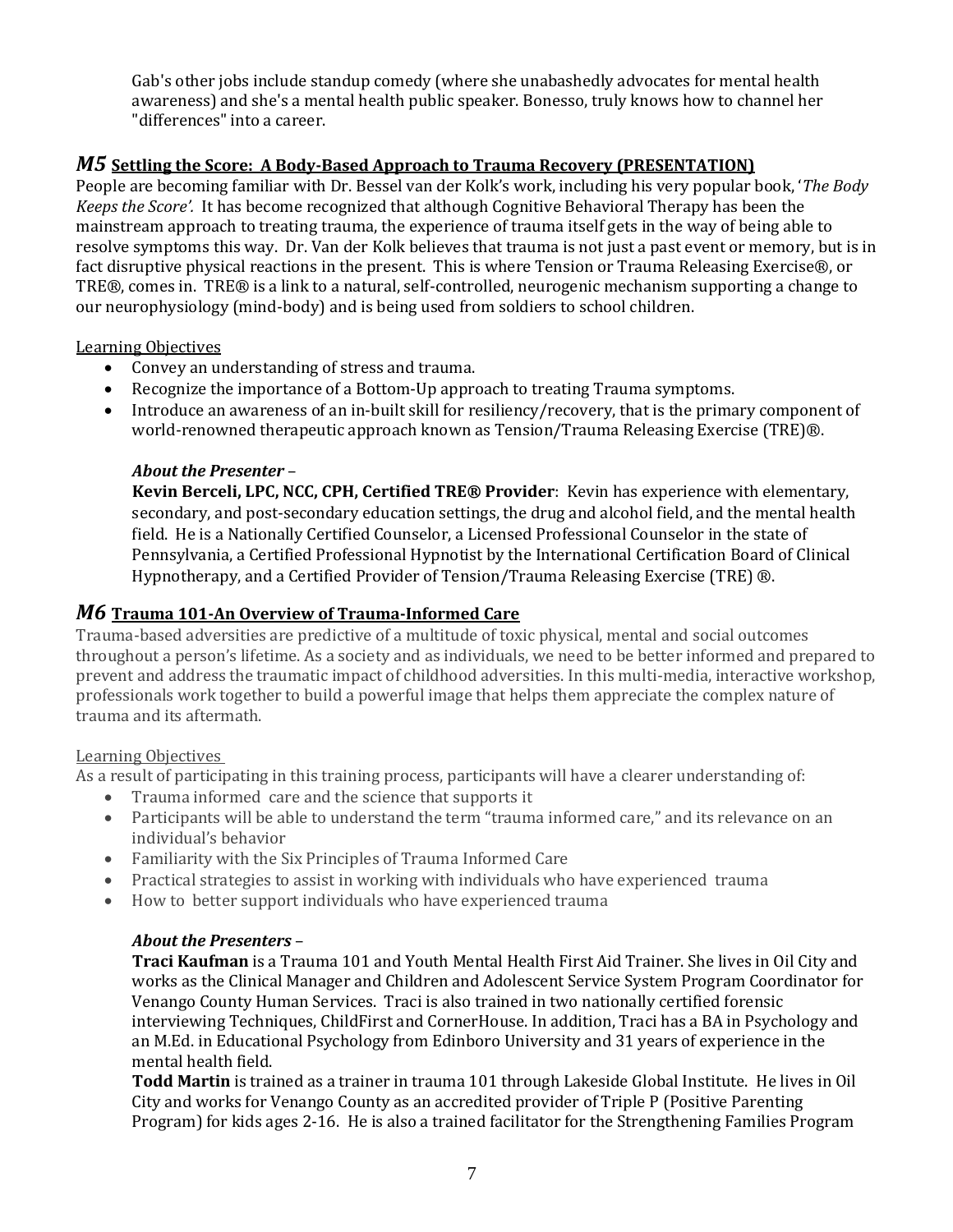for Parents and Youth 10-14. Todd has worked with at-risk- youth the majority of his career as a counselor, teacher, and education director dealing with mental health, substance abuse, and behavioral issues.

## **M7 Somatic Therapy for Yourself and Others**

We now realize that trauma not only exists in the brain, but the entire body experiences and "holds" trauma. Modern research shows that, while talk therapy is excellent for intellectualizing trauma, there is a gap when it comes to actually releasing it from the body. Somatic Therapy is based in nervous system release and moving residual trauma through the body. This presentation will include demonstrations and optional group practices. Come prepared to move your body and have some fun—completely optional and nothing strenuous! (Comfortable clothing recommended.) **Please note:** A consent Form will need to be signed in order to participate as participation will include body-based movement (self-regulated and within your own limits).

Learning Objectives

- Introduction to the nervous system, vagus nerve, and vagal theory
- The difference between trauma *informed* and trauma *release* (and why it's important)
- How trauma gets "stuck" in the body and practices for regulation

#### **About the Presenter –**

**Gretchen Wood Lakshmi** is trained in somatic trauma release and trauma informed yoga. She lives in Meadville with her two young children, teaches weekly classes at Yoga Spot Meadville, and works privately with clients locally and across the globe online. As a survivor of childhood and domestic abuse, Gretchen specializes in working with abuse trauma and is an advocate for abuse survivors and their children. Her experience includes self-guided research and formal training from The Center for Trauma and Embodiment, Dr. Jon Kabat-Zinn at UMASS Medical Center, Yoga International, and Embodied Philosophy, among others. The heart of Gretchen's work is based on her training as a Usui Reiki Master and 12 years as a Certified Yoga Teacher.

# **M8 Mindfulness in Trauma Informed Approaches**

#### Mindfulness in Trauma Informed Approaches

In this training, attendees will learn different ways to think about framing trauma and how it influences the effectiveness of their interactions with people. We will discuss the idea of "universal precautions" when it comes to trauma. We will discuss the language to be mindful of in providing services in a trauma informed way, both for individuals receiving services and in our interactions with co-workers. We will discuss the 'how' of being trauma informed and some of the language and behaviors that the 'how' entails. Learning Objectives:

- Learn ways to mindfully modify the language used in our interactions.
- Learn some shorthand, easy to remember ways to think about trauma's presence (including vicarious trauma) and its impact as the background context for a person's decision making.
- Learn ways to increase safety, choice, collaboration, transparency and staff empowerment / effective autonomy in a mindful way.

Ron Arnold graduated university in 1988 with a BS in Psychology from Clarion University. Ron has been working in the Human Services field since April of 1985, which includes 5 years as the County Director of a non-profit agency and as an employee for Crawford County the past 16 years. He has a history of working with people with intellectual disabilities, severe mental health issues, chemical dependence, people involved in the criminal justice system, and most recently Children and Youth Services. He has been involved with trauma informed initiatives since 2007. Ron is a lifelong learner and enjoys passing what he has learned along to others through teaching, discussion, stories and lived examples. He has been an active trainer in the agencies he has worked within as well as a contracted speaker.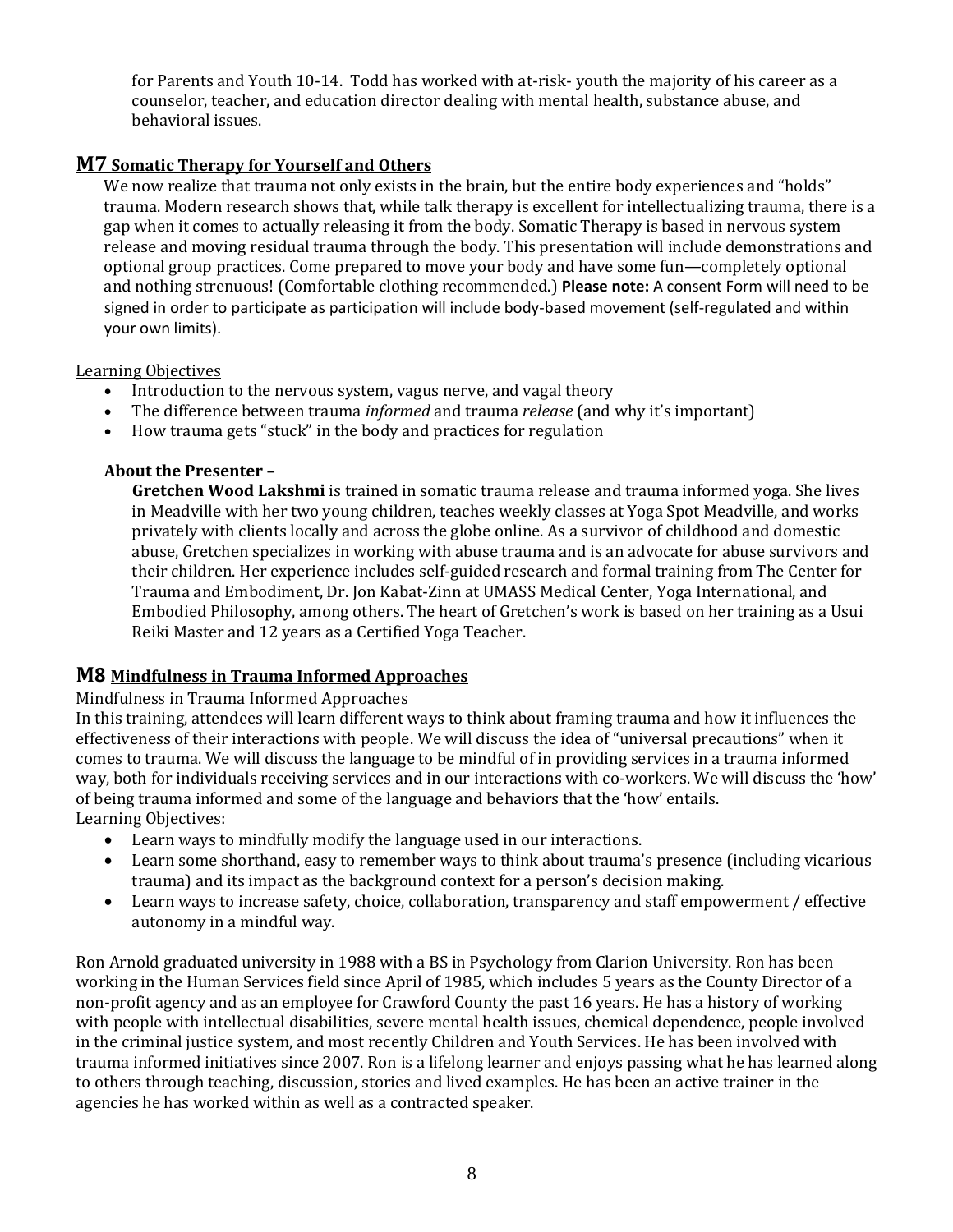# **Workshops – Afternoon (A) Session 2:30 p.m. – 3:45 p.m.**

# **Please remember to pick 1st and 2nd choice**

#### *A1* **Self- Care & Compassion as an Antidote for Compassion Fatigue**

This workshop addresses the common ways we can become overwhelmed by the daily stressors of caring for those in need, hearing stories of loss and trauma, and coming to terms with the many losses suffered during the Covid pandemic. Participants will explore self-care practices necessary to be our best selves and help restore our hearts and work to a place where compassion flows easily again. Examining compassion fatigue through a self-care lens.

Learning Objectives

- Participants will describe self-care practices that are essential to mental health and wellbeing
- Participants will describe compassion fatigue risks and symptoms indicative of compassion fatigue
- Participants will describe one self-care activity they can incorporate into their daily routine

#### *About the Presenter* –

**Susan Maloney, Ph.D., CRNP, FNP-BC**, Dr. Susan Maloney is a frequent speaker for consumers of mental health recovery in both Mercer and Venango counties and is happy to be here with you today. Dr. Maloney has been the lead mental health theory and clinical instructor at Edinboro University for the past 18 years and also maintains an active clinical practice caring for Veterans at Erie Veteran's medical center outpatient behavioral health clinic, conducting weekly rounds at Embassy Park Avenue skilled nursing facility, and she completes the eligibility assessments at Crawford county's mental health awareness program (CHAPS). Susan enjoys speaking on mental health and wellness topics, adverse childhood experiences, substance use disorders and self-care. Susan also enjoys cooking while listening to audiobooks and making time for yoga and walks in her self-care time.

#### **A2 Trauma Informed Supervision**

Join us for a training and group discussion on the importance and fundamentals of trauma informed supervision to better enhance and support the helping profession workforce. Trauma informed supervision can promote staff retention, reduce compassion fatigue, burnout and enhance the work environment. In this training you will learn skills to become a trauma informed supervisor through reflection, self-awareness, understanding secondary traumatic stress, vicarious trauma, compassion fatigue and developing a self-care plan.

Learning Objectives

- Awareness of trauma including identification, prevalence, and impact
- Understand the principles of trauma informed care versus traditional care
- Recognize implications of trauma across many disciplines
- Apply principles to supervision

#### **About the Presenter –**

Tracy L. Leet is a Licensed Clinical Social Worker and is a professor in the social work departments at Slippery Rock University and Edinboro Universities. Tracy provides trauma informed clinical supervision for individuals seeking social work clinical licensure and trauma informed programming consultation to the Center for Family Services in Meadville, Pa. Tracy is a trainer for the Pennsylvania Child Welfare Resource Center. She is employed part-time at Parkside Psychological Associates in Meadville, Pa. Her primary treatment and research focus includes adult sex offenders as well as adolescent sex offenders, victims of trauma and LGBTQIA individuals. Tracy also does community presentations regarding diversity and cultural competency surrounding LGBTQIA struggles as well as awareness and understanding of individuals who have committed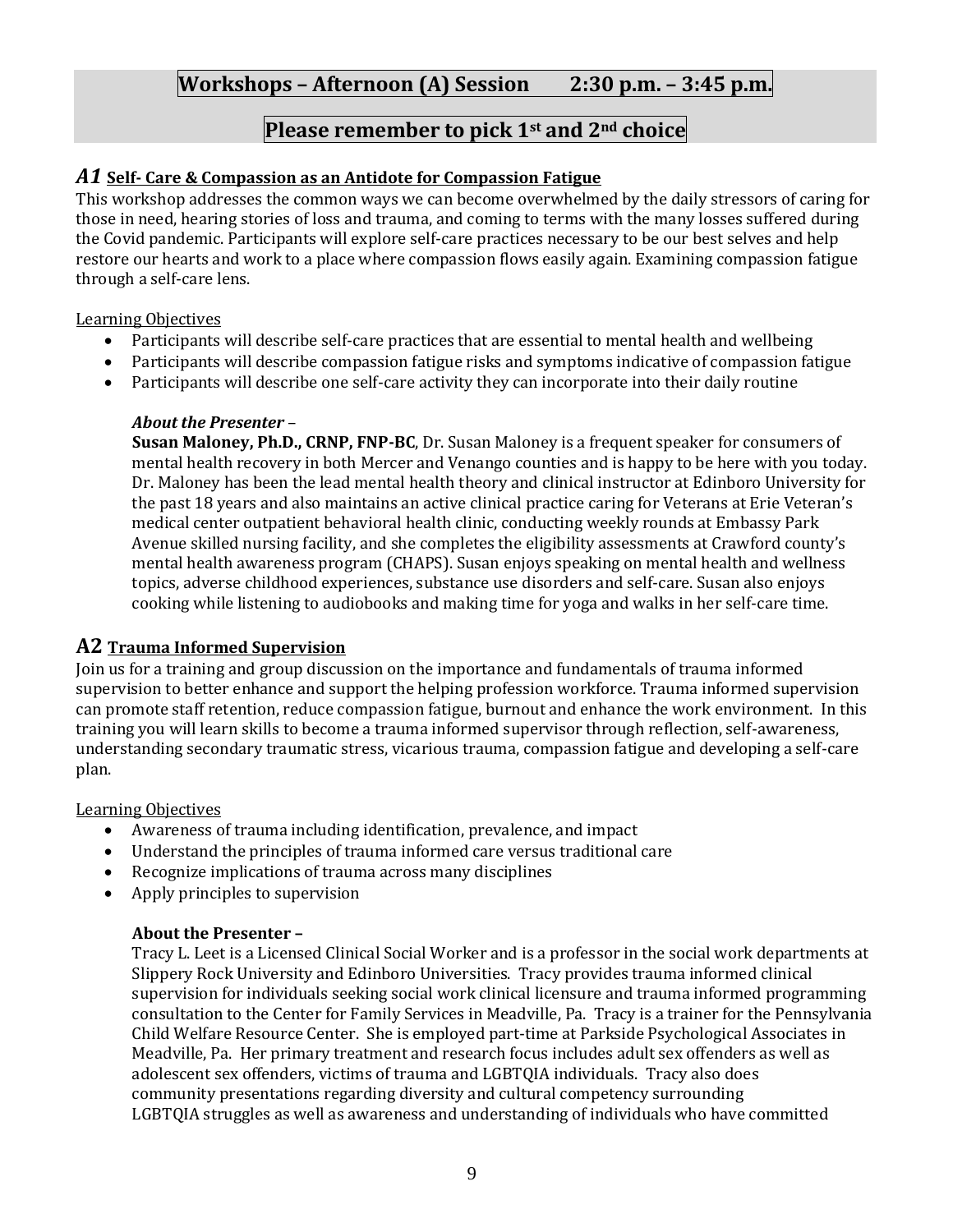sexual crimes. She is currently working with Dr. Molly Wolf and Dr. Doyle Pruitt on researching the impact of grooming on the overall sexual abuse experience.

# **A3 Somatic-Based Experiential Storytelling for Trauma**

Humans are hard-wired for stories; listening to stories, telling stories, re-telling stories… It is the most relatable way we have to communicate. By creating intrigue, empathy, and activating multiple areas of the brain (far more than just facts-based information does), storytelling allows trauma-survivors to take their painful memories and create new stories, new experiences for themselves. These become new memories that redirect the neural pathways in the brain and nervous system to rewrite the experience of that memory for the survivor. They write a new memory around the pain that they were able to guide and create for themselves through a story.

The key to rewriting our stories is through calm, somatic, meditative practice while survivors are guided through their own spiritually aligned faith and understanding of who they are within and beyond the physical body. Understand it or not, many of our clients/friends/family are drawn to spirituality and the many ways it offers "mystical healing properties." But, be assured, there is a scientific explanation for why it works without needing to believe in anything except for yourself. This presentation will include demonstrations and optional group practices including breath work, guided meditation, energy work, crystal singing bowls, and simple, non-invasive movement practices.

#### Learning Objectives

- Relate the scope and influence modern spirituality has on your clients/friends/family; what's useful; what are the red flags; how to adapt it to any religion/belief
- Understand spiritual tools like the Tarot and the story of "the hero's journey" written within the cards that Sigmund Freud and Carl Jung would use with their own patients
- Participants will learn at least one self-care practice

#### **About the Presenter –**

**Gretchen Wood Lakshmi** is trained in somatic trauma release and trauma informed yoga. She lives in Meadville with her two young children, teaches weekly classes at Yoga Spot Meadville, and works privately with clients locally and across the globe online. She graduated from Allegheny College with a BA in Environmental Studies in 2019 as a single mother. As a survivor of childhood and domestic abuse, Gretchen specializes in working with abuse trauma and is an advocate for abuse survivors and their children. Her experience includes self-guided research and formal training including *Healing Trauma Through Yoga* by The Center for Trauma and Embodiment, *Mindfulness Based Stress Reduction (MBSR)* by Dr. Jon Kabat-Zinn at UMASS Medical Center, *Trauma Recovery: Techniques and Perspectives from the Yoga Tradition* by Embodied Philosophy, and *Yoga Teachers Master Summit* by Yoga International, among others. The heart of Gretchen's work is also based on her training as a Usui Reiki Master and 12 years as a Certified Sampoorna Yoga Teacher.

#### *A4* **What we know about the effects of COVID-19 on families and how to help them heal**

When children were sent home from school in February 2020 teachers, community members and non-profit programs rallied together to do their best to ensure the safety of our children. Two years later as we learn to live with the virus it's time to take a look at what our children and families have been through and need to heal from the trauma of the pandemic so we can best adapt our programs to anticipate the growing need for services.

PA Parent and Family Alliance is a state-wide program of Allegheny Family Network, one of the country's largest family peer providers. The state-wide program provides virtual services to families of children who are struggling at no cost to them and with no qualifying factors. Families of children, including adult children, are eligible for one on one support, education and connection to local services.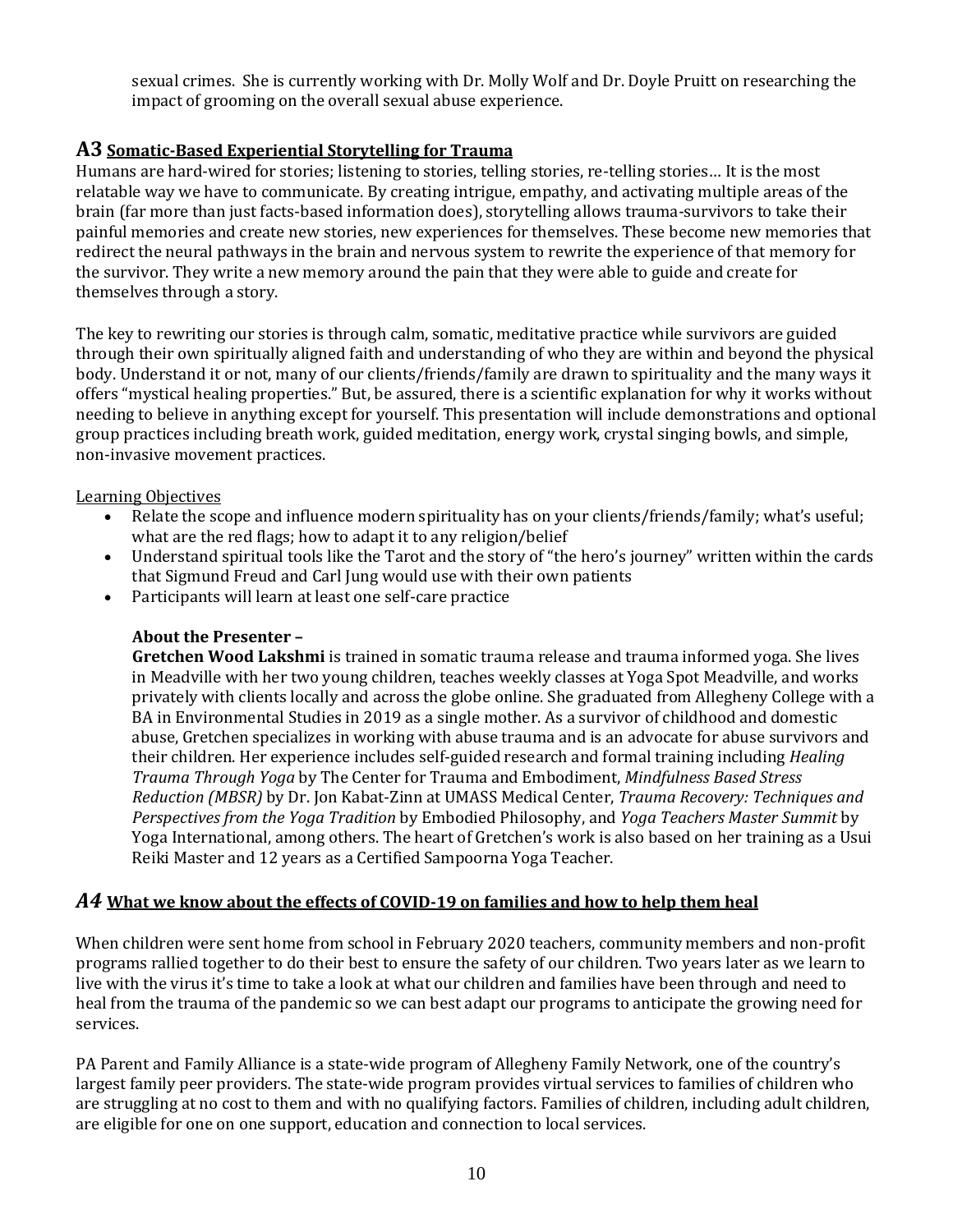Attendees will learn the following:

#### Learning Objectives

- The state of mental health services and support for children and families in PA pre-COVID
- The effects formal and informal research shows children and families have been exposed to
- The supports available for parents/primary caregivers and what providers can do to help.

# *About the Presenters* –

**Tracy Palazzotto** is married and a mother of 3 children and a Family Support Partner with PA Parent and Family Alliance. She has two children that struggle with mental health issues and is the reason that she became so involved in speaking up about mental health challenges in our community and offering hope and support to other parents that are struggling. Tracy offers parents that are raising a child(ren) involved in any of our systems the support they need and serves as a caregiver representative for many committees for the statewide family run organization who advocate for children who have mental health diagnoses, behavioral or emotional challenges, and their families.

**Christina Paternoster** is the director of Pennsylvania's statewide family network, PA Parent and Family Alliance. She is the mother of three children; including one who is navigating the challenges of depression, anxiety, ADHD, dyslexia, and dysgraphia. She holds a Masters' degree in Curriculum, Instruction and Design. While raising her children in rural PA, Christina ran a Family Literacy program at the local university, then while serving as the executive director of the county's sexual assault and domestic violence crisis shelter, converted the center's work to embrace a trauma informed approach. Christina is a co-author on the study, *Delphi Survey of Maintenance Lithium Treatment in Older Adults with Bipolar Disorder: An ISBD Task Force Report.* She has served as a technical assistant for the PA Dept. of Education, consulted with juvenile probation departments and the American Academy of Pediatrics on programs for students with significant disabilities and is a contributor at Understood.org.

# **A5 Settling the Score: A Body-Based Approach to Trauma Recovery [EXPERIENTIAL]**

There is a difference between 'knowing how you feel' and 'changing how you feel.' It has become recognized that although Cognitive Behavioral Therapy has been the mainstream approach to treating trauma, the experience of trauma itself gets in the way of being able to resolve symptoms this way. Symptoms are primarily experienced within the nervous system, and therefore it is well understood that we need nervous system based treatments. Experience for yourself the Tension/Trauma Releasing Exercise (TRE)® process a world renowned, grassroots movement, that is now being used in over 100 countries, being studied by the Veterans Administration, and has been identified by the Defense Centers of Excellence. Be a part of the change you want to see in the world.

# Learning Objectives

- Be able to identify and experience the world renowned technique of TRE®.
- Recognize the use of self-monitoring.
- Identify the benefits to self-regulation.

**\*\*\*A Consent Form will need to be signed in order to participate as participation will include bodybased movement (self-regulated and within your own limits). Yoga matts will be provided by the host location, or you are welcome to bring your own. \*\*\*** 

# *About the Presenter* –

**Kevin Berceli, LPC, NCC, CPH, Certified TRE® Provider**: Kevin has experience with elementary, secondary, and post-secondary education settings, the drug and alcohol field, and the mental health field. He is a Nationally Certified Counselor, a Licensed Professional Counselor in the state of Pennsylvania, a Certified Professional Hypnotist by the International Certification Board of Clinical Hypnotherapy, and a Certified Provider of Tension/Trauma Releasing Exercise (TRE) ®.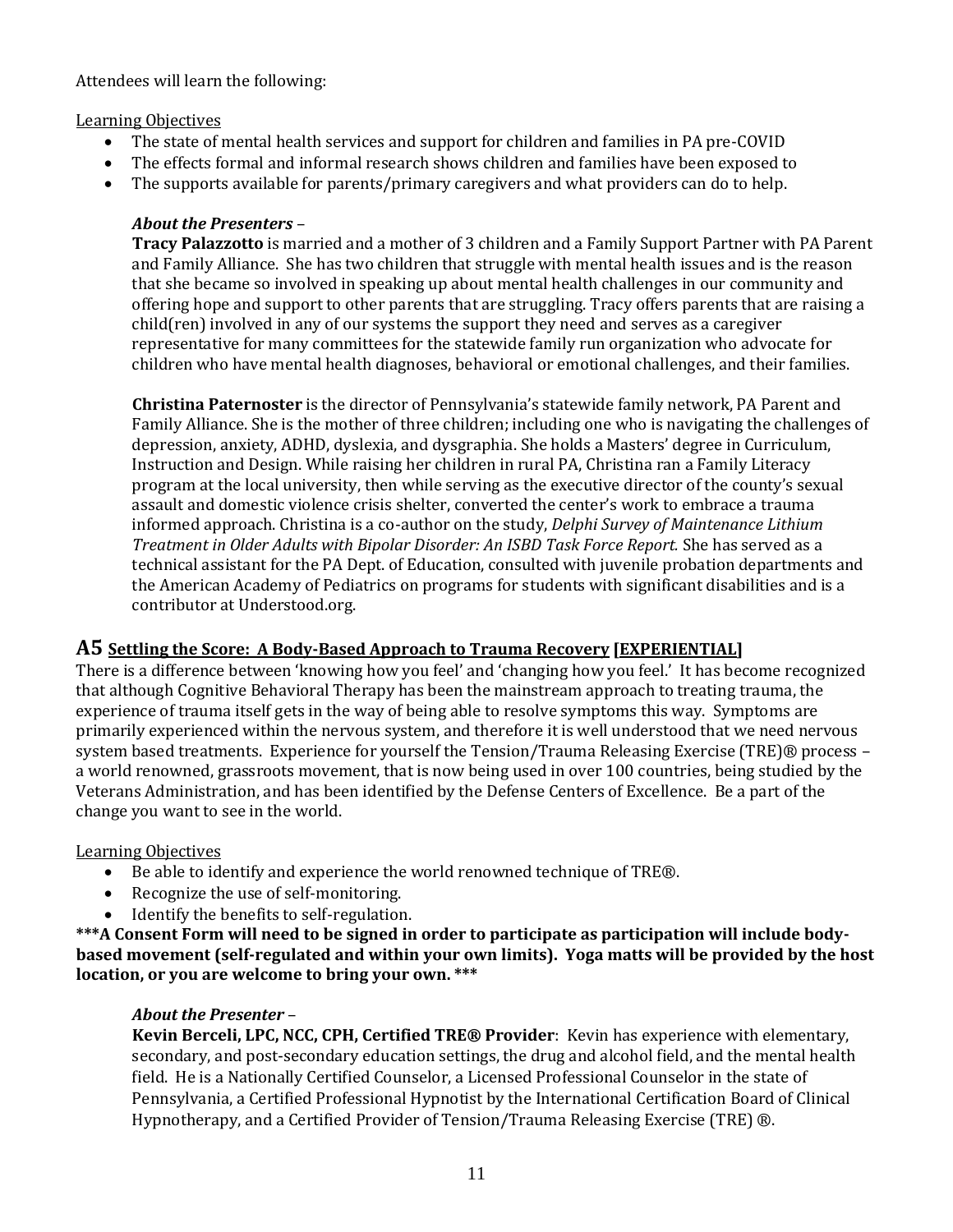# *A6* **Question, Persuade, Refer (QPR) Suicide Prevention Gatekeeper Training**

QPR is an educational program designed to teach lay and professional "gatekeepers" the warning signs of a suicide crisis and how to respond. Gatekeepers can include anyone who is strategically positioned to recognize and refer someone at risk of suicide (e.g., parents, friends, neighbors, teachers, coaches, caseworkers, police officers). The process follows three steps: (1) Question the individual's desire or intent regarding suicide, (2) Persuade the person to seek and accept help, and (3) Refer the person to appropriate resources. Participants receive a QPR booklet and wallet card as a review and resource tool that includes local referral resources. For more information visit[: www.qprinstitute.com](http://www.qprinstitute.com/) 

#### Learning Objectives

- Participants will be able to recognize someone at risk for suicide,
- Intervene with those at risk; and,
- Refer them to an appropriate resource.

#### *About the Presenters* –

**Tom Hancock, BA, MA,** has been part of the Titusville community since 1992 and has worked as a School Psychologist in the Titusville Area School District (TASD) since 1993. Mr. Hancock was born and raised in Batavia, New York, and earned a Bachelor of Arts Degree in Psychology from Allegheny College. He then received his Master's Degree in School Psychology from Alfred University in 1993. His current duties are to provide an array of psychological services to students at the TMS/THS. Tom is a qualified trainer in QPR (Question, Persuade and Refer) and is a suicide prevention specialist

Tom is a member of the National Association of School Psychologists (NASP), Association of School Psychologists of Pennsylvania (ASPP), Titusville Education Association (TEA), and the Pennsylvania State Education Association (PSEA). Additionally, he is a member of the Crawford County Suicide Task Force (CCSTF) and regularly attends Crawford County's Educational/Provider meetings.

**Rose M. Hilliard** has worked at Women's Services in various capacities since 2002. After a number of years as the Family Advocate, she accepted the position of Medical Advocacy Liaison in 2014. Rose is also the Chairperson of the Human Trafficking Task Force and the Faith Based Mentoring Committee. Rose became a Commissioned Lay Preacher of the Presbyterian Faith in 2011 and preaches at rural churches in Crawford County. She also teaches Worship on Wednesdays for the intellectually disabled. In addition to professional and community activities, Rose is a qualified trainer in QPR (Question, Persuade and Refer) as a suicide prevention specialist, and is a member of the Crawford County Suicide Task Force.

# *A7* **From Gloom to Glow: How a Community Becomes One**

The HOPE Initiative is a grassroots organization whose mission is to partner with residents in high trauma neighborhoods to assist them in building up their community. Currently located in a micro-community in Meadville's 5th Ward, HOPE works to find and build up natural leaders as well as transfer both leadership and advocacy skills to all community members. We work with the residents to establish a resilient and wellsupported community through a trauma-informed community development framework. Additionally we address health holistically and work to partner with the community members to help them become healthy enough to sustain opportunities in all areas of life. This work is truly empowering and provides deep and lasting connections in an area where none previously existed.

#### Learning Objectives

- Participants will be able to give one characteristic of Trauma-Informed Community Development
- Participants will be able to give three examples of a trauma affected neighborhood
- Participants will be able to give one example of community resilience

#### *About the Presenters* –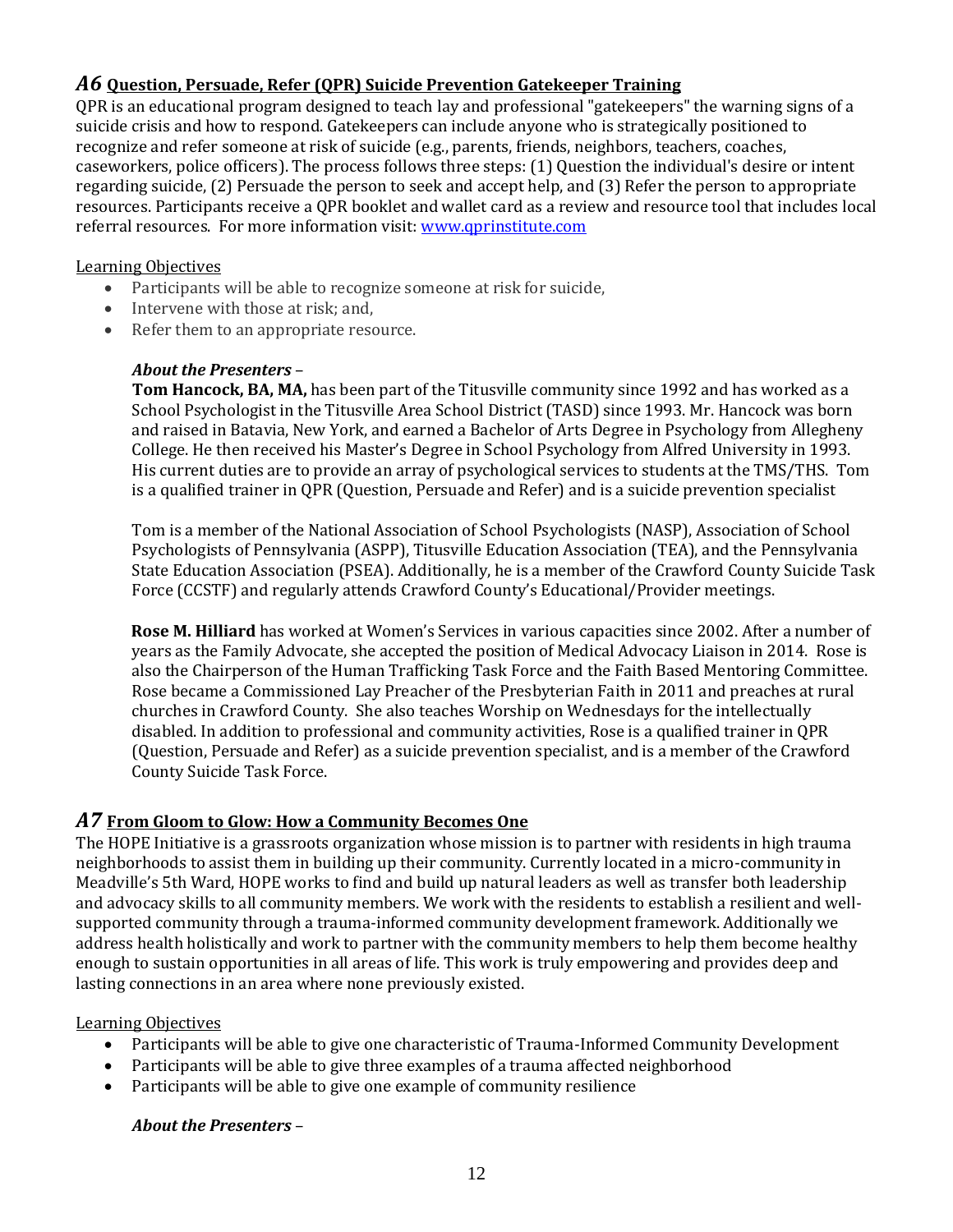**Maria Rosado-Husband** currently holds the position of TICD Community Organizer for the HOPE Initiative in Meadville's 5th Ward. She is also an Advocate at Women's Services Inc. as well as a Family Partner Lead with Crawford County's System of Care. She also participates in the Peace4Crawford initiative as well as Courageous Conversations. Maria is a member of the NAACP of Meadville and is the Chair for the Youth and College Committee and participates in the Education Committee as well. Maria was born in Meadville and raised mostly in Erie but chose to return to Meadville to raise her family in 2008. She previously worked in Home Health care as well as at SafeNet in Erie. Maria has lived experience with trauma in many different capacities and understands its effects on people and the impact it has on families and community members. She initially was a community volunteer who assisted the HOPE Initiative with all community connections and events before becoming the community organizer. Her belief in TICD is solid and community outreach has become her passion.

**Carol Johns** is a 50 year old mother of four and grandmother of two. She was born and raised in Meadville by a single mother in the projects. Carol is a survivor of childhood abuse, childhood poverty and domestic violence. She went on to work in the fast food industry and worked her way up from crew to management. Carol loves interacting with people and has been volunteering her free time with the HOPE Initiative in Meadville's 5<sup>th</sup> Ward where she resides with her four fur babies. She looks forward to learning more about Trauma Informed Community Development so that she can become a more intricate part of healing her community.

**Cam Lesher** is a Sophomore Environmental Science Major at Allegheny College. He uses his experience in multicultural and multilingual living situations to guide his community work. Outside of working with HOPE, Cam is an on-campus advocate for low-income and minority students with a focus on efforts that contribute to equitable resource access.

#### *A8* **HealthRHYTHMS Group Empowerment Drumming**

Try out HealthRHYTHMS® -- a fun, evidence-based whole person strategy which promotes socialization and ensures a healthy non-strenuous workout. On a deeper level it builds bridges while fostering nurturing, support, camaraderie, self-respect and respect for others. It is not really about drumming, but uses the drum as a tool for communication and personal expression. This system can be integrated as a therapeutic strategy in group counseling sessions, support groups, rehabilitation centers, schools, hospitals, aging facilities and more.

The HealthRHYTHMS Protocol is the foundation of HealthRHYTHMS Group Empowerment Drumming Program, and consists of a series of 10 steps participants are guided through to facilitate communication and personal expression. Research has shown the results can include: increase in natural killer cell activity, reduction in stress and burnout rates, improvement in mood states, enhanced creativity and bonding, and more. The subject of vicarious trauma is gaining more attention as social service agencies continue to develop an awareness of and provide trauma-informed care to those served. In addition to a brief review of the definition of vicarious trauma and the related symptoms, this presentation will build on concepts presented at the 2017 CVC conference by offering a more in-depth experience and understanding of reflective supervision, the most commonly recommended approach for offering support and guidance to those regularly exposed to vicarious trauma in addition to clinical supervision. Participants will have the opportunity to not only further develop a concrete and realistic self-care plan, but also develop discussion points to use in advocating for the implementation of reflective supervision in existing supervision models or formats.

This workshop will also benefit supervisors and staff who provide services to individuals or families who are sharing details of traumatic experiences in the course of treatment.

#### *About the Presenters* –

**Amy Helmer MS Ed**, is the Director of Community Programs in Erie County at Bethesda Lutheran Services. She received her Bachelor of Arts degree in Psychology and Masters of Science in Counselor